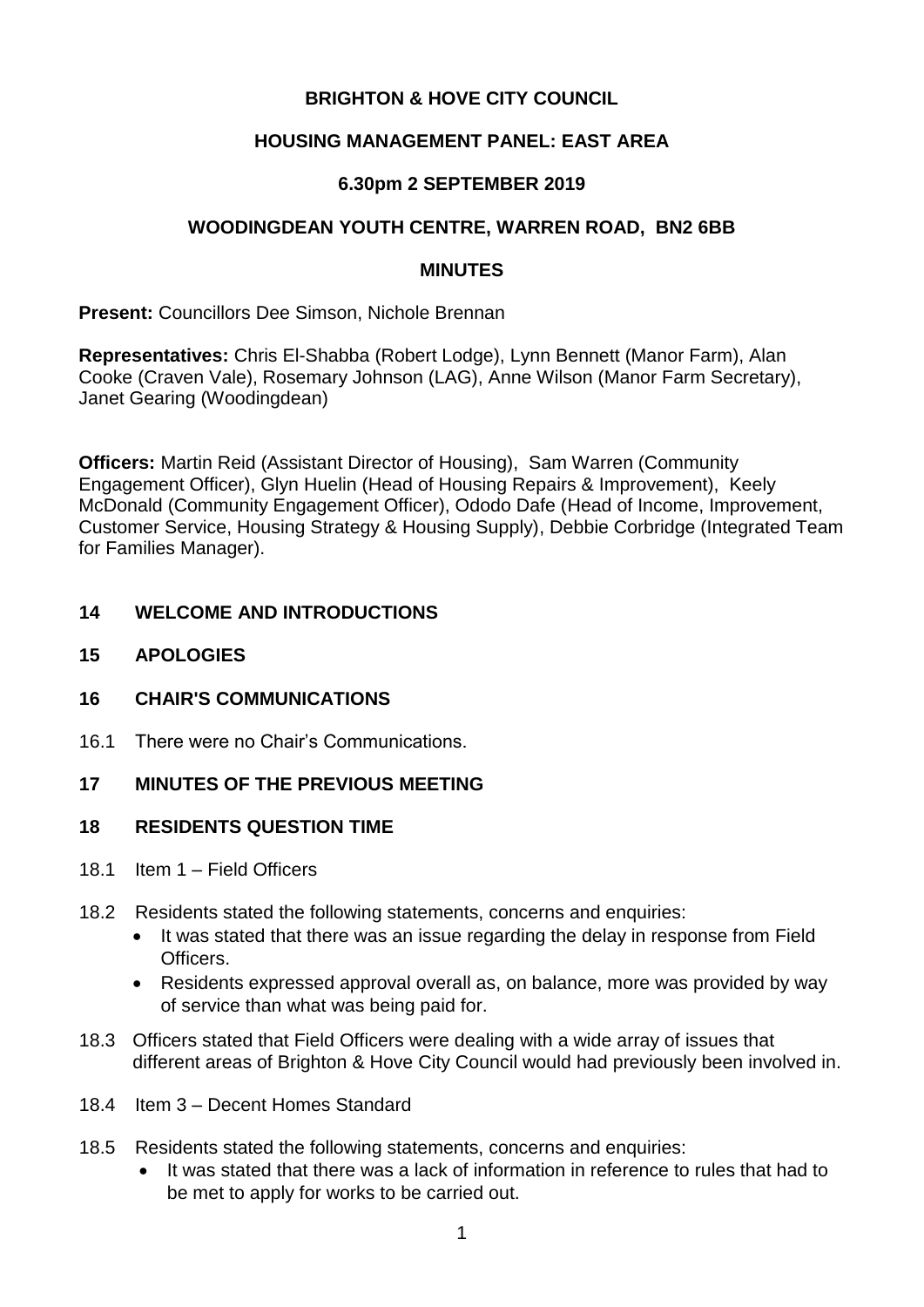- A resident enquired if there was to be a survey on the status of people's residences.
- It was noted that the gap between BHCC's standard and the Resident Inspector's standards and that this needed to be breached.

18.6 Officers responded to residents' statements, concerns and enquiries with the following:

- It was noted that there was a paper last year outlining the proposals for the review of the home standard in future.
- It was stated that there was a constant review of stock conditions over 5 years to have re-surveyed all properties.
- It was stated that residents must call repairs if there were issues.
- 18.7 **AGREED** that the responses were satisfactory.

# **19 YOUTH SERVICE UPDATE AND USE OF HOUSING REVENUE ACCOUNT FUNDING**

- 19.1 An Officer gave a brief overview of the Youth Service. The following was stated:
	- £16,000 was provided to contribute to the youth service.
	- A financial account was provided in relation to HRA contributions.
	- £125,000 was being requested for a 6-month extension.
- 19.2 Residents had the following enquiries, statements and concerns:
	- A resident enquired if this covered the whole city.
	- A resident enquired of the ratio of young people to helpers.
	- Residents expressed approval of the proposal and stated that they would prefer the money go to youth provision rather than other BHCC projects.
- 19.3 Officers responded to residents' statements, concerns and enquiries with the following:
	- This would cover the entire City.
	- The ratio was currently 3 helpers to 15 young people including 2 volunteers.
- 19.4 Members of the youth groups attended the panel and gave testimony to their experience and perspective. The following was stated:
	- There were various opportunities provided for young people.
	- Examples were provided regarding the various activities that were enjoyed.
	- Young people were willing to meet other groups in different wards.
- 19.5 Councillor Simson stated that although Woodingdean had a small number of young people, the return and regular attendance was much higher than in other areas of Brighton.
- 19.6 **AGREED –** that the report be noted.
- **20 ANY OTHER BUSINESS**